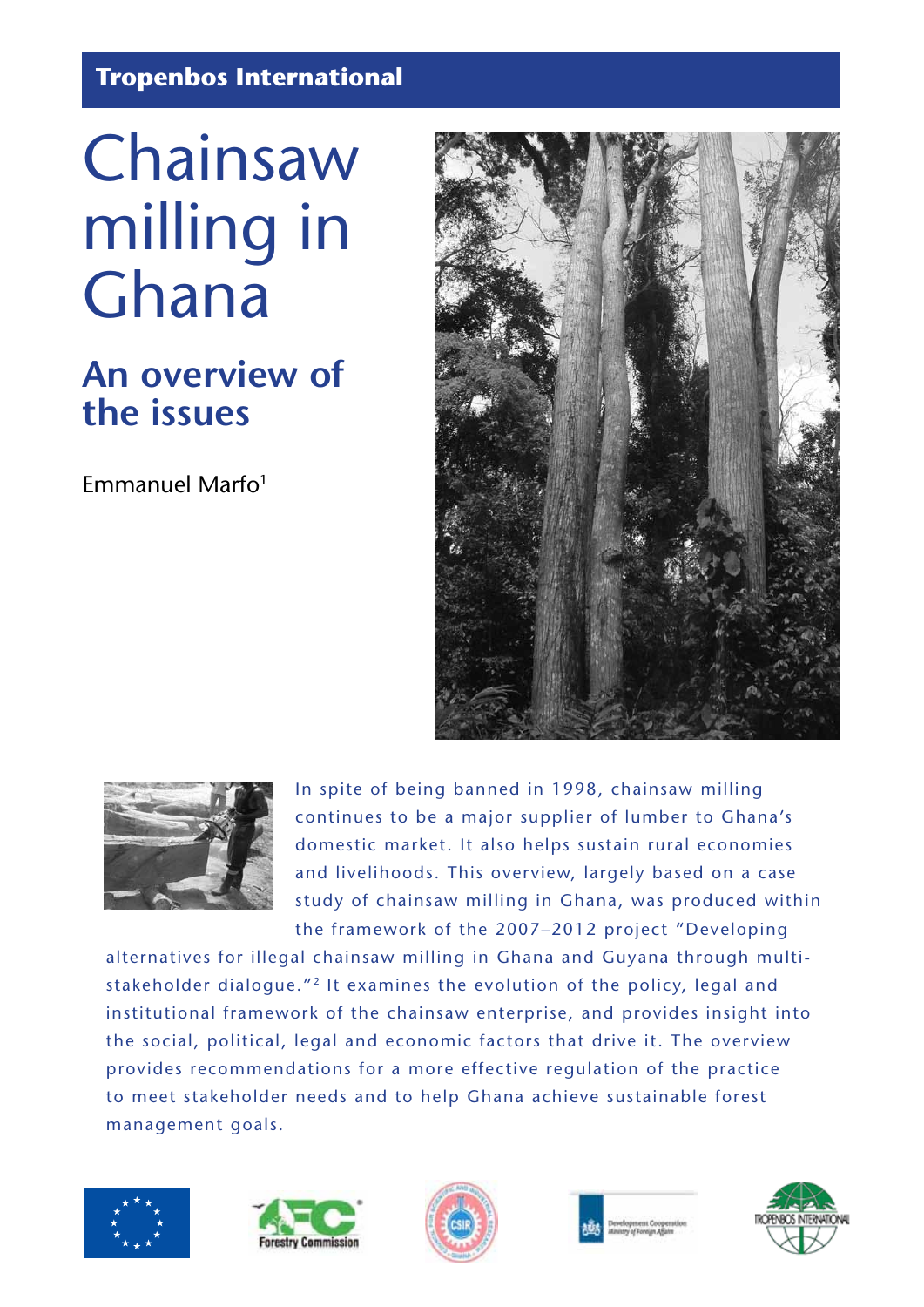## Introduction

Chainsaw milling is the on-site conversion of logs into lumber for commercial purposes using chainsaws. Illegal chainsaw milling and trade is one of the main forest governance issues in Ghana. A range of policies, laws and institutions have evolved to govern and control the practice. Although chainsaw milling was outlawed in Ghana in 1998, the ban has failed to address the activity, and it continues to flourish.

Chainsaw milled timber is the main source of supply for the growing domestic market and its production generates rural incomes and employment. Chainsaw milling has raised significant public debate and led to intense conflict, but an approach as to how to deal with it in policy and in practice has not yet been developed.

It is crucial to develop options that take into consideration the merits of the claims for banning chainsaw operations. Two main assumptions underlie the ban:

- chainsaw milling is wasteful, and using it to supplement sawmilling will lead to a rapid degradation of forest resources and the environment.
- allowing chainsaw milling to take place will lead to enormous monitoring challenges that the Forestry Commission does not have the capacity to deal with.

This summary document addresses the following questions:

- How did chainsaw milling evolve and what has been the policy response to it over the years?
- What led to the ban of chainsaw operations and to what extent has the enforcement of the ban been successful?
- What are the key social, political, economic and market drivers of chainsaw milling?
- What is the legal framework for the practice and to what extent does this enhance or complicate enforcement?
- What are the economic, social and environmental advantages and disadvantages of using chainsaws to sawmill timber compared to other forms of milling?
- How does the overall policy, legal and institutional framework, including tenure and access rights, affect chainsaw operations?

# The forestry sector in Ghana

Ghana's forests cover about 1.6 million hectares (ha); see Table 1. This figure is down from eight million ha at the beginning of the 1900s, which indicates a high rate of deforestation. Some forest resources are located in the approximately 260 production- and protection-forest reserves, and a significant proportion is located outside these areas. These off-reserves consist of a mosaic of patchy secondary forests, sacred groves and communal forest lands. Significant timber resources outside forest reserves also exist on farmlands, especially cocoa farms; farmers traditionally used trees to provide shade for their cash crops. Ghana has been harvesting timber at unsustainable levels, sometimes four hundred percent of the official allowable cut. Off-reserves provide a substantial proportion of the harvest (70 percent), which is mostly undocumented and largely carried out by chainsaw operators (Parren et al. 2007).

Currently, timber rights are granted in the form of long-term Timber Utilisation Contracts or temporary permits such as timber utilisation permits (TUPs) and salvage permits. Although TUPs were intended to



be used for non-commercial use of the forest, such as supplying timber for community development projects, there is evidence that they have been abused and used for commercial purposes.

In the past, the Ghanaian timber industry has been oriented to exports, and chainsaw milling has helped meet the domestic demand, which is increasing. Today, chainsaw milling supplies at least 80 percent of timber for the domestic market. It has been the main supplier to the domestic market of prime hardwoods with a high export value, such as Iroko.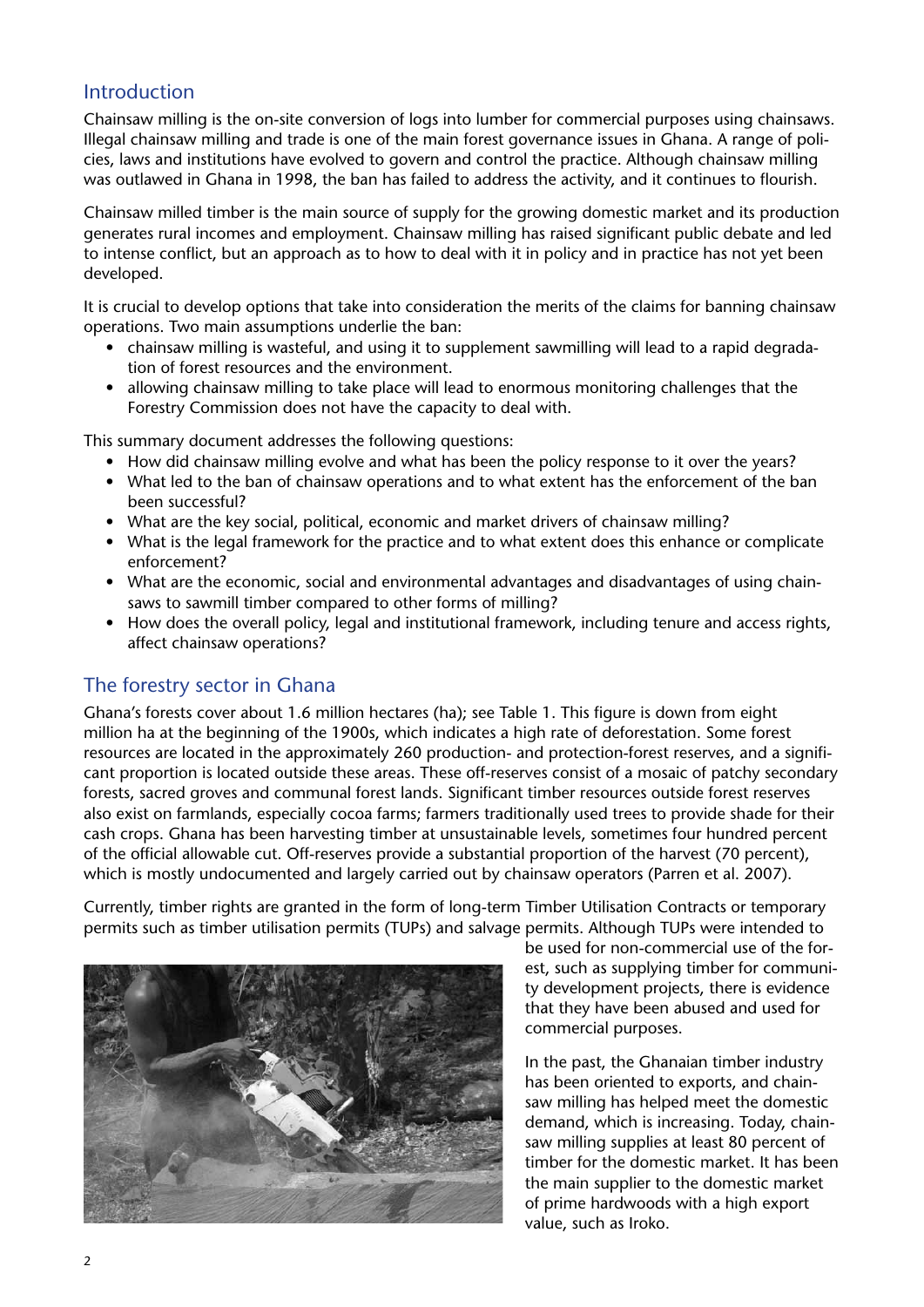#### **Table 1. Key facts about forestry in Ghana**

 $*3.3$  million m<sup>3</sup> is a conservative estimate by the FC; 4.4 million  $m<sup>3</sup>$  is based on the case study \*\*  $450,000$  m<sup>3</sup> is a conservative estimate by the FC; 1.3 million m<sup>3</sup> is based on the case study; see Table 2

| Land area                     | $238,500$ km <sup>2</sup>                                                                             |  |  |  |
|-------------------------------|-------------------------------------------------------------------------------------------------------|--|--|--|
| Population                    | 22.5 million                                                                                          |  |  |  |
| Forest area (forest reserves) | 1.6 million ha $(16,000 \text{ km}^2)$                                                                |  |  |  |
| Off-reserve forest area       | 400,000 ha $(4,000 \text{ km}^2)$ spread over an area of<br>6 million ha                              |  |  |  |
| Allowed annual cut            | 2 million $m3$ per annum (0.5 million $m3$ in forest<br>reserves; 1.5 million in off-reserve forests) |  |  |  |
| Installed processing capacity | 5 million $m3$ per annum                                                                              |  |  |  |
| Production                    | 3.3–4.4 million $m3$ per annum $*$                                                                    |  |  |  |
| Local lumber production       | 450,000–1.3 million $m^3$ per annum **                                                                |  |  |  |
| Deforestation rate            | 65,000 ha/year                                                                                        |  |  |  |
| Contribution to GDP           | 6%                                                                                                    |  |  |  |

# Institutional and legal framework

Chainsaw milling has gone through several phases. It was a recognized enterprise before the 1980s, after which time registration by District Assemblies became required. In 1991, direct controls were instituted; logging procedures and post-logging inspection measures were tightened. In 1998, chainsaw milling was completely prohibited by law.

There is overwhelming evidence that the ban has been ineffective. Enforcement is complicated by inconsistencies in sector policies and in the very laws that proscribe chainsaw milling. Outlawing chainsaw milling for domestic consumption and using official waybills for chainsawn lumber in spite of legal restrictions on the transportation of chainsaw milled timber, for example, are particular problems. It is inconsistent to prohibit the supply of chainsawn lumber without requiring the use of TUPs to address community timber needs. It is also inconsistent to ban chainsaw milling without cracking down on timber markets that openly sell illegal lumber.

Ghana's tree tenure system effectively vests tree ownership and management rights in the state. This alienates communities and farmers even though in practice they decide the fate of trees on their lands. In addition, the financial benefits of timber revenue accrue exclusively to District Assemblies and traditional authorities (chiefs), not farmers. Over the years, this has served as an incentive for farmers to connive with chainsaw operators who are willing to pay them directly for the trees growing on their land.

#### The chainsaw subsector

Chainsaw enterprises are generally small in scale and loosely structured in terms of organization. Chainsaw milling is often carried out by a small group of operators with assistants who help mill the lumber and transport it from the felling site to access roads. Chainsaw operations are mostly financed by dealers from urban centres who trade lumber in the timber markets, although some individual operators are reportedly self-financing.

Farmlands constitute the most important source of timber and farmers are by far the most important partners to operators, even though timber dealers and carpenters are also involved. Local people also work in the industry as tree spotters and assist in actual operations and transportation.

Processing involves a portable chainsaw, which requires little capital investment; in addition, rural labour is available at relatively cheap rates. The lumber is mostly cut into large beams that are brought to resaw points and cut into various marketable dimensions.

Even though chainsaw lumber mainly supplies the local market, overland export to neighbouring countries is on the increase.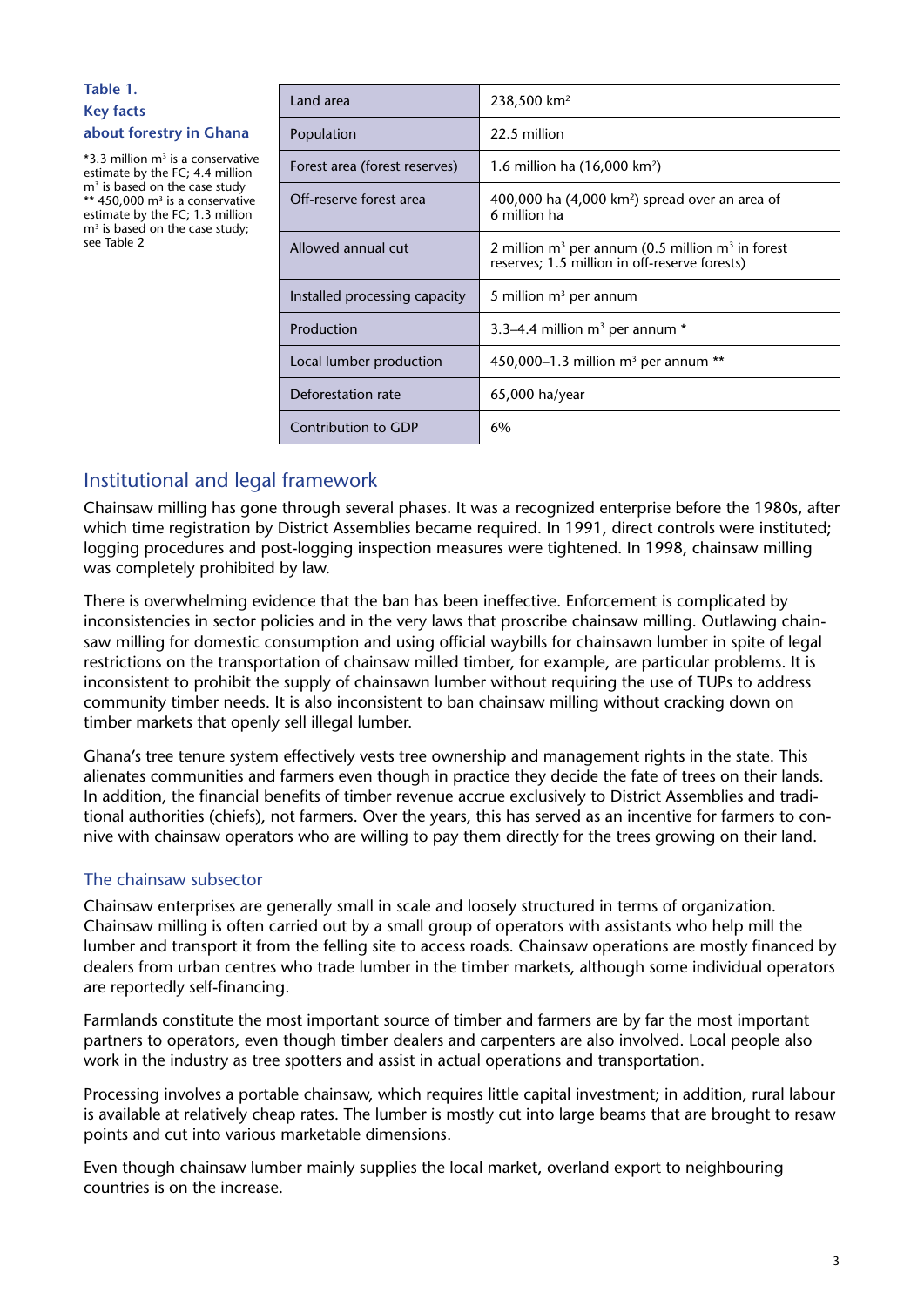

#### Impacts

Chainsaw lumbering and its ban have had numerous social, economic and environmental impacts on Ghanaian society. Some of these impacts differ from those of mainstream sawmilling; this needs to be considered when developing legal and policy initiatives to address chainsaw milling.

#### Production and consumption

A high local demand has contributed to the upsurge in chainsaw lumber production.

The price of chainsawn lumber is relatively low, averaging approximately 40 percent of the price for sawmilled lumber. Operators do not pay taxes or rent for trees and their production cost is low. Sawmills pay corporate tax, stumpage fees, social security for workers and income tax in addition to production costs. The high local demand for lumber is not being met by legal supplies from sawmills. In addition, chainsaw milling provides a wider range of species and dimensions of lumber: 25 different lumber dimensions were recorded. The four major species processed by operators are Dahoma, Ofram, Wawa and Mahogany.

Based on analysis from the study, it is estimated that chainsaw milling consumes over eight hundred thousand trees per year, providing approximately a million cubic metres of lumber to the domestic market (Table 2).

| Direct CSM-dependent jobs (stump site)       | 41,000                                    |  |  |
|----------------------------------------------|-------------------------------------------|--|--|
| Indirect CSM-dependent jobs (processing)     | 45,000                                    |  |  |
| Number of trees felled by chainsaw operators | 818,160 trees                             |  |  |
| Production: volume of trees felled           | 2.4 million $m^3$                         |  |  |
| Lumber produced                              | 0.9–1.3 million $m^3$ *                   |  |  |
| Revenue for communities/farmers              | GHC 9.8 million (USD 7 million)           |  |  |
| Gross revenue retained by chainsaw operators | GHC 3.7–5.4 million (USD 2.7–3.9 million) |  |  |
| Revenue lost by the FC                       | GHC 25.5 million (USD 18.2 million)       |  |  |

#### **Table 2. Employment, production volumes and revenues of chainsaw milling in Ghana**

Amounts estimated by the study, per annum

\*Estimated total volume of wood processed by chainsawyers at recovery efficiency rates of 30 and 43 percent, the minimum reported and experimental values from case study were used as the range

As previously mentioned, farmlands are the most important sources of timber for chainsaw operators; only two percent of operators said they obtained timber from Forest Reserves. Operators prefer farmlands for several reasons: they find high-quality timber trees there; they are less likely to be arrested; access routes are already available for conveying lumber; and the activity opens the land for more farming activities. Farmers were identified as the most important contact persons for negotiating access to trees. This is largely due to the perception of the majority of operators (85 percent) that farmers are owners of the trees. Operators also understand the practicality of negotiating directly with farmers rather than attempting to obtain an official permit; not surprisingly, lumber dealers (and operators) were unlikely to approach officials for permits.

In the study, 86 percent of the lumber retailers interviewed obtained their stock of boards from chainsaw millers, compared to 14 percent who obtained their lumber from sawmills. Just over half of bench-saw millers got their supply of boards from chainsaw millers. Chainsawn lumber was purchased by individual consumers (41%); small-scale carpenters (33%) and other building contractors (29.4%), government institutions (8.6%) and large-scale carpenters (13.5%).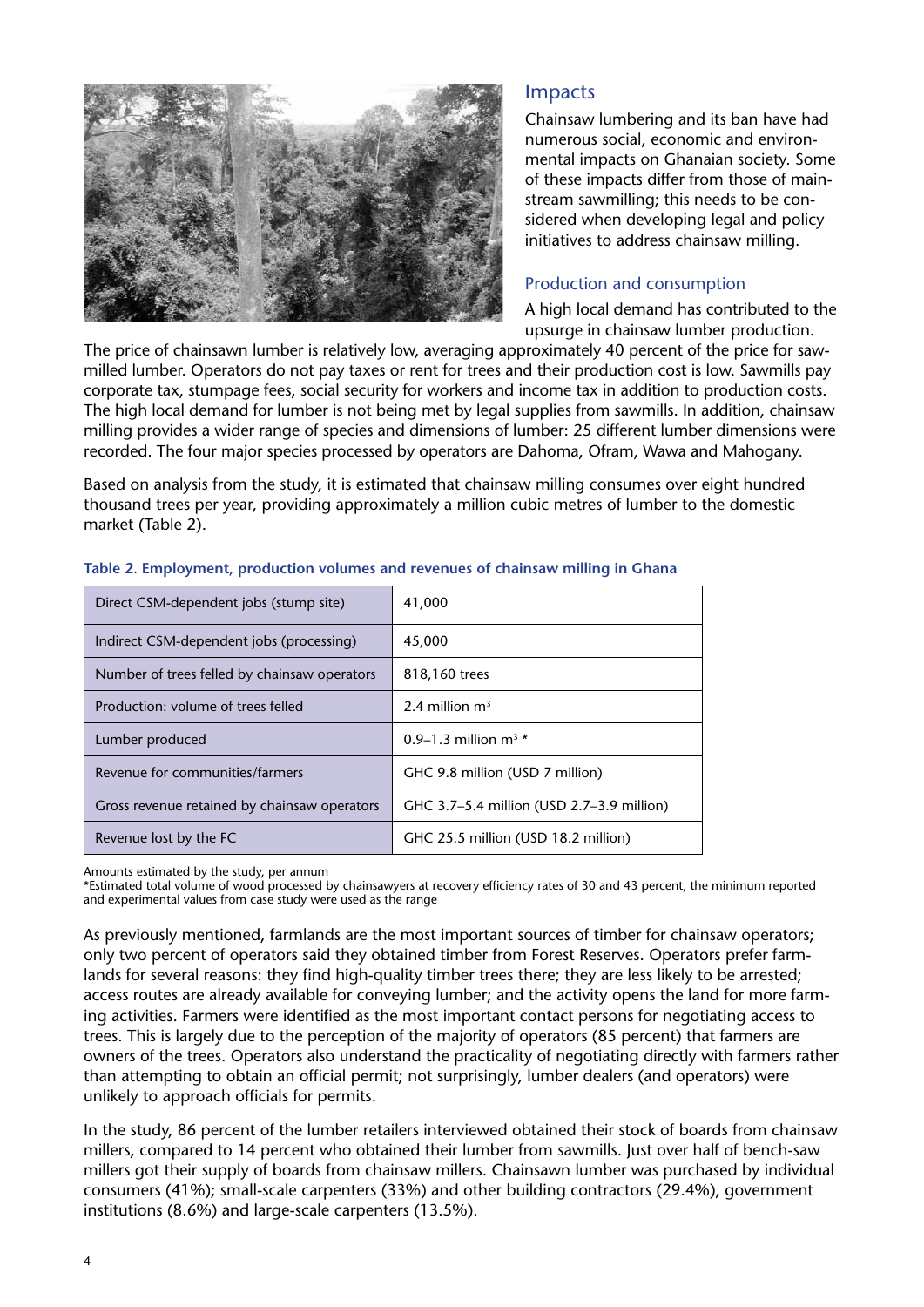#### Revenues

Chainsaw milling is profitable. Even though chainsaw operators capture about 19 percent of revenue, the distribution of profits is skewed towards the urban timber dealers who sponsor the operations (Figure 1).



Chainsaw lumber production helps sustain rural economies and livelihoods in six ways (Figure 2): employment; community benefits such as provision of schools and wells; informal taxes collected by District Assemblies; supply of lumber; supply of firewood; and services such as transportation.

The most important economic benefit to rural communities is the provision of jobs. The study established that about 86,000 people are involved in chainsaw-related operations and trade (a figure that is probably increasing), compared to approximately 100,000 people in the formal logging industry.

This is significant given Ghana's unemployment rate, which is generally 20 percent in most rural areas of the country. The growing domestic demand for lumber acts as an incentive to support these jobs.

The three most important related jobs identified by communities were carrying boards, loading boards and involvement in actual milling. Most people employed in chainsaw operations are also involved in agriculture or farming. Chainsaw lumbering tends to supplement agricultural income rather than replace

it. Chainsaw operations contribute significantly to household budgets: more than half of the people involved in chainsaw activities earn 80 percent of their household income from it.

Chainsaw milling has also contributed to the emergence of community enterprises, including carpentry shops, lumber markets and charcoal production.

#### State revenue

Chainsaw operators do not currently pay a stumpage fee for trees they fell because of the absence of a legal framework. The loss of stumpage revenue to the state is potentially more than USD 18 million per annum. This exceeds the stumpage fees collected from licensed loggers; between 2000 and 2003, the Forestry Commission (FC) collected an average of only USD 9.1 million per year.3 Ghana's FC has the lowest rate of rent collection in West Africa (reportedly less than 50 percent).4 Assuming that 40 percent of the potential stumpage from chainsaw operators could be captured under a regularized regime,<sup>5</sup> this would translate into about USD 7 million per annum.

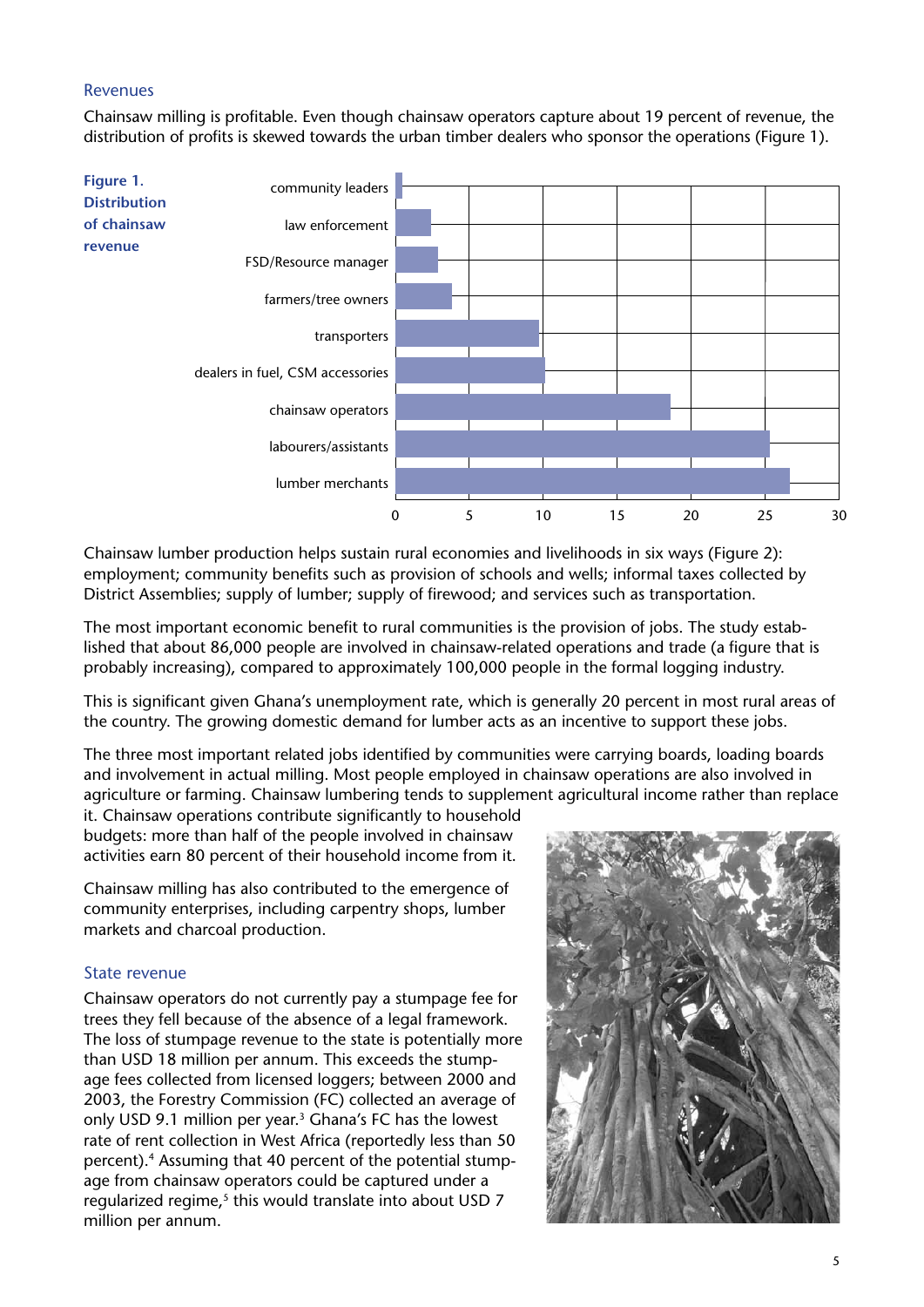Currently, the fees paid by chainsaw operators to farmers/land-owners correspond to about 38 percent of the potential stumpage revenue that would have been collected by the FC. Even if the government was willing to pay this amount (USD 7 million) to farmers/land-owners to compensate them for protecting these trees, it could still retain revenue of about USD 11 million annually.



#### Willingness to pay for trees

Even though chainsaw operators pay some fees to farmers/landowners for cutting trees, this revenue is illegal as it is not paid to the FC. All chainsaw operators interviewed during the case study were willing to pay the FC for the trees they cut (Table 3), although their preferences varied: about half preferred to pay tax on timber; about one-third wanted to pay monthly permit fees; and one tenth wanted to pay tax on their income.

#### **Table 3. Operators' willingness to pay for trees**

| <b>Quality of tree</b> | Minimum-maximum<br>Ghana cedi (GHC) | Average (GHC) | Comparison with stumpage of<br>US\$7.5/m <sup>3</sup> (or 22.5/tree) |  |
|------------------------|-------------------------------------|---------------|----------------------------------------------------------------------|--|
| high                   | $5 - 300$                           | 33.9 (\$24)   | 6 percent more                                                       |  |
| medium                 | $4 - 150$                           | $17.7($ \$8)  | 65 percent less                                                      |  |
| low                    | $2 - 50$                            | $9.4($ \$7)   | 69 percent less                                                      |  |

The summary data in Table 3 suggest that the average price that operators were willing to pay for highquality timber compares favourably with the stumpage fee currently paid by licensed loggers. In terms of the way in which chainsaw activities should be regularised, at least 70 percent of operators want concessions for registered groups of operators, 18 percent want individual permits and 6 percent want small concessions for individuals. Most operators were in favour of any system that allowed for organized groups.

One key economic challenge, however, is the failure to market chainsawn lumber at a price that would enable it to be sustainable. In the absence of government regulation of chainsaw milling practices, the lumber obtained from chainsaws with improved milling attachments (such as the portable sawmill, Logosol) is likely to be subject to price manipulation by dealers. This may make it difficult for these operators to compete with cheaper chainsawn lumber in the local market.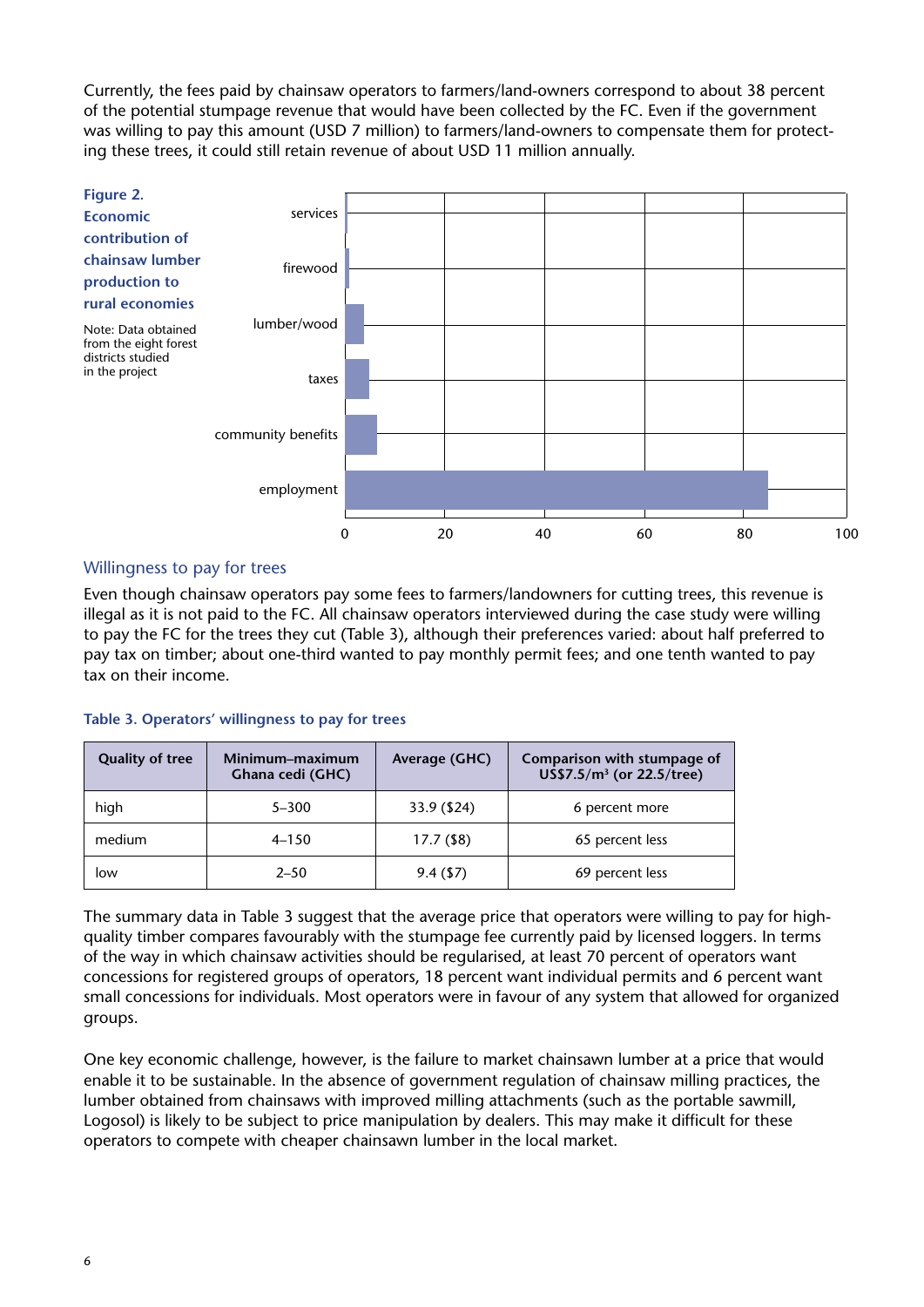#### Recovery efficiency

Chainsaw milling is reputed to be a wasteful method of converting timber into lumber. A comparison of the recovery efficiency of three different milling techniques<sup>6</sup> shows that a portable sawmill such as Logosol increases processing efficiency by at least 6 percent over free-hand chainsaw milling (Table 4).

|                    | <b>Processing efficiency</b> |                        |                                                |                                                            |                                                 |  |  |
|--------------------|------------------------------|------------------------|------------------------------------------------|------------------------------------------------------------|-------------------------------------------------|--|--|
| milling technique  | Log recovery<br>(%)          | Lumber<br>recovery (%) | <b>Lumber</b><br>production<br>rate $(m^3/hr)$ | <b>Fuel</b><br>consumption<br>rate (litre/m <sup>3</sup> ) | <b>Processing</b><br>cost (GHC/m <sup>3</sup> ) |  |  |
| sawmill            | not measured                 | 53.9                   |                                                |                                                            |                                                 |  |  |
| Logosol (M7)       | 67                           | 49.6                   | 0.43                                           | 10.8                                                       | 131.64                                          |  |  |
| free-hand chainsaw | 70                           | 43.5                   | 0.52                                           | 8.4                                                        | 88.23                                           |  |  |

#### **Table 4. Comparison of recovery efficiencies**

The data were not conclusive on which technique had lower investment and operational costs, or whether the revenues generated were significantly different. This was mainly because the market did not distinguish between portable-sawmilled lumber and chainsawn lumber in terms of price.

#### **Conflict**

Even though chainsaw operators and farmers face significant conflicts, they seem to be coping within constructive limits; therefore, chainsaw milling cannot be said to have grave social consequences for farming communities. In fact, there is a high incidence of farmer-operator cooperation with regard to chainsaw operations.

In general, conflicts are part of the everyday struggle over commercial access to timber. Although only 59 percent of farmers were paid some compensation for the damage to their farms inflicted by logging, this is no worse than the percentage indicated by other studies that included licensed loggers.

Severe conflicts can arise between the Forest Services Division (FSD) and operators due to FSD confiscation of sawn timber and haulage trucks. In some cases these encounters have reportedly resulted in lorry accidents, injuries and even death.

#### Environmental impacts

The most pervasive argument against chainsaw milling has been its negative environmental impact. The case study, which includes the results of an environmental impact assessment of chainsaw milling, noted several negative environmental consequences compared to conventional logging:

- the estimated logging intensity can be as high as seven trees/ha, which exceeds the standard of two to three trees/ha;
- some valuable tree species are felled below recommended size limits;
- most chainsaw operators do not practise directional felling; this can lead to the destruction of young trees and agricultural crops;
- chainsaw operators have carried out a significant invasion of ecologically sensitive sites such as globally significant biodiversity areas and convalescent areas of production forest reserves.

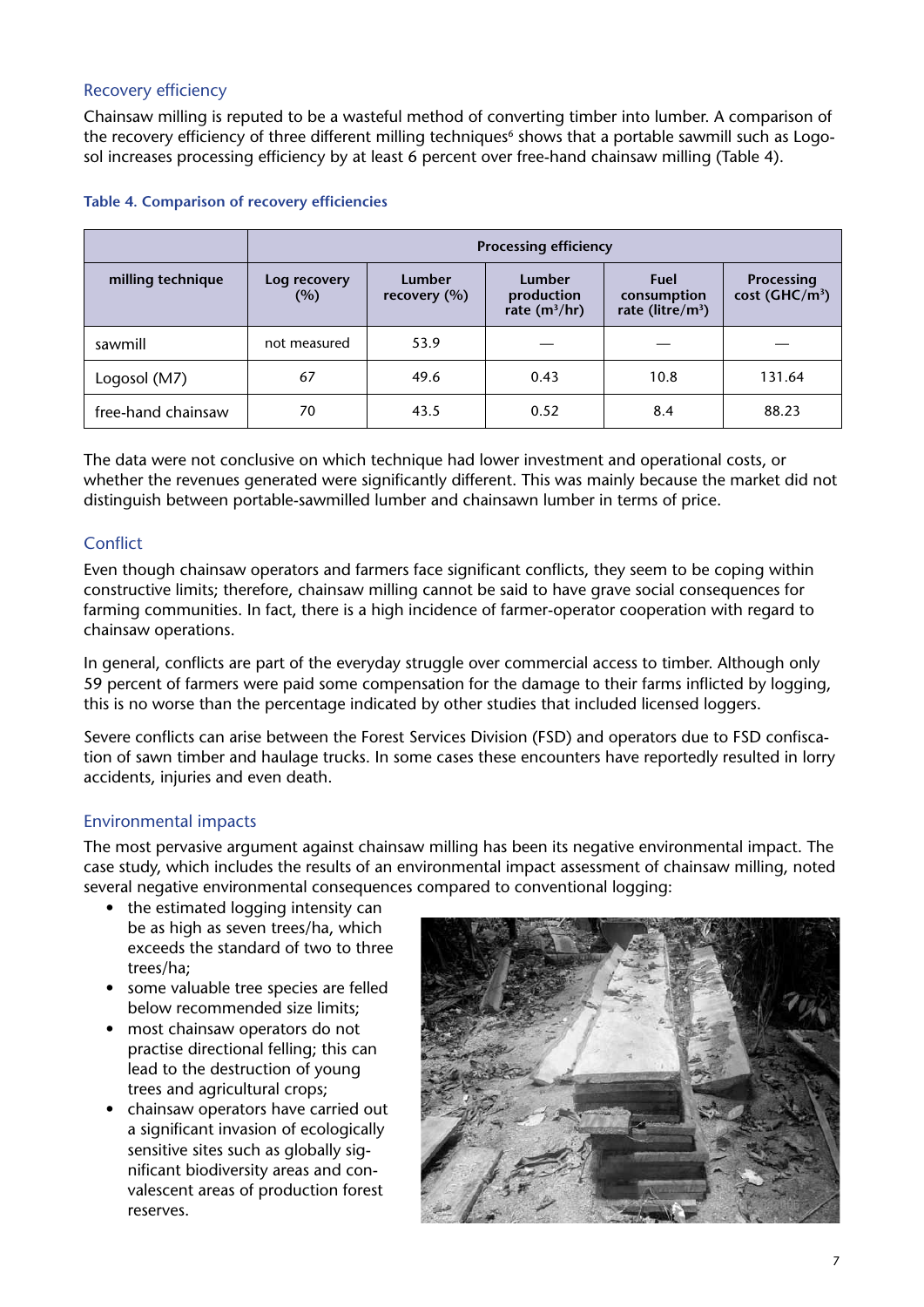In terms of logging waste and impact on soil and forest canopy, however, chainsaw milling can be less destructive than conventional commercial logging. The actual impact of chainsaw milling in terms of ground area exposed to soil hardening and erosion, canopy gap and recovery volumes observed in the study does not differ significantly from data obtained from conventional logging.

The problems related to chainsaw milling seem instead to stem from lack of technical know-how and from the illegal framework within which it operates. A regularised environment could support administrative development and capacity building to address issues like directional felling, logging intensity and choice of sites.

The available resources for logging and chainsaw milling are dwindling: 90 percent of operators interviewed for the study said that timber was less available than previously. The main reason for this is unregulated harvesting by both chainsaw operators and conventional logging operations; 72 percent of operators admitted that this had contributed to the scarcity of timber. This situation may force chainsaw operators in the near future to target protected areas such as forest reserves, as these remain the only areas with commercial timber trees. This may create serious conflicts; chainsaw operators would then have to compete with licensed loggers for trees.

### The ban

The chainsaw milling ban has not been effective in addressing indiscriminate logging. Most stakeholders agree that the ban on chainsaw milling has not worked to stop the practice, lessen the pressure on forest resources or reduce conflict between stakeholders.

Surprisingly, at least half of the District Forest Managers interviewed during the case study agreed with most of its observations and suggested that the ban be revisited. Lumber dealers felt that criminalizing chainsaw operations leads to loss of revenue to the state due to non-collection of taxes. Another side effect is the corruption of officers and the confiscation of lumber.

Six major factors contribute to the ineffective enforcement of the ban:

- corruption among FSD officials;
- corruption among law enforcement agencies;
- a high rate of rural unemployment;
- a lack of political will to enforce the ban;
- market demand (i.e. the relatively cheap price of chainsawn lumber); and
- political interference, particularly by chiefs and local politicians.

High transaction costs — in terms of FSD personnel's time in the courts — are a disincentive for prosecuting cases. FSD deals with a significant number of issues that do not lead to convictions or to the collection of fines.

Monitoring of chainsaw milling operations is problematic due to the operators' informal organization, their lack of record-keeping (in order to avoid paying taxes), and the clandestine nature of their activities.

With respect to monitoring, 98 percent of operators interviewed for the case study said they had been arrested. This suggests that monitoring activities have not been relaxed and that being arrested has not deterred these individuals. Almost all operators admitted that they were aware that their activities were illegal; ignorance of the law is not an issue.

#### Recommendations

#### Social and economic benefits

A specific economic, social and political environment drives chainsaw milling. Most stakeholders recognise that chainsaw milling is important both as an employer of rural youth and a supplier of domestic timber. Regularization or eradication of chainsaw milling could adversely affect the rural economy and would affect enterprises that depend on it for lumber. It could also reduce employment and incomeearning opportunities for rural people who are directly involved in chainsaw operations.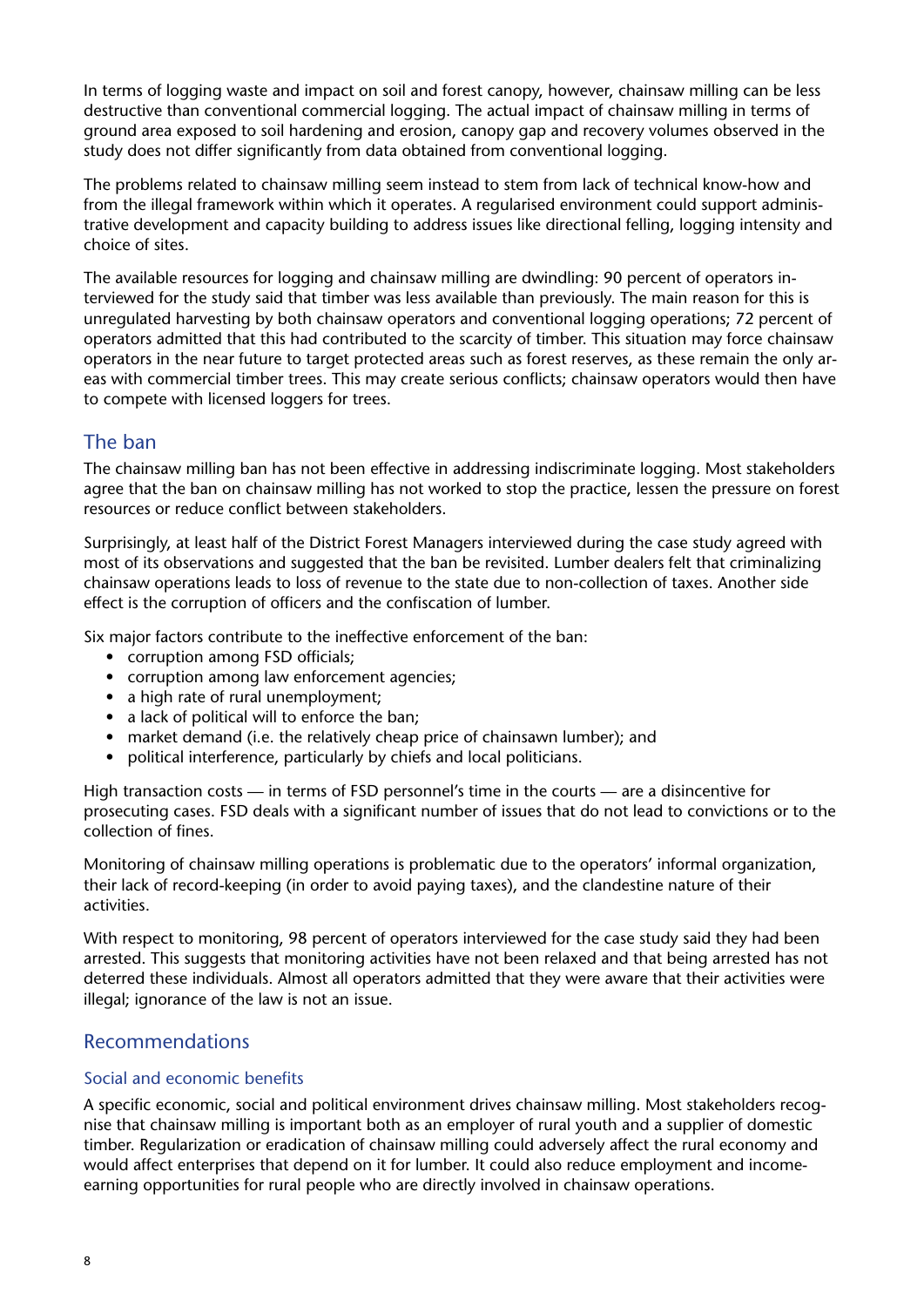#### Dwindling forest resources

If the estimated harvest by chainsaw operators of about 2.4 million cubic metres is added to the official allowable cut of 2 million cubic metres, this means an annual harvest level of about 4.4 million cubic meters. This is approximately four times the recommended allowable cut. If the current level of exploitation continues, a serious shortage of merchantable trees is imminent. Plantation development therefore seems to hold the key to the sustainability of both the formal industry and chainsaw milling enterprises.

#### Access

Tenure reforms that recognise some ownership or management right on the part of communities, especially outside forest reserves, are an important consideration. In practice, farmers already decide the fate of trees on their land. The current regime of benefit-sharing – which alienates communities — needs serious restructuring in order to gain community assistance in the management of forest resources. In effect, forest resources must be seen as economic resources that benefit communities.

#### Policy reform: lifting the ban?

Ghana's 1994 Forest and Wildlife policy can incorporate all the options suggested by stakeholders and experts in dealing with chainsaw milling. The legal framework criminalises the use of chainsaw milling and trading for commercial purposes, although its enforcement has been fraught with difficulties and inconsistencies. The law does not criminalise CSM for household use but the FSD's Manual of Operations does not provide straightforward procedures for domestic use permits to use chainsaw to mill timber for local consumption.

In spite of the ban on chainsaw milling in Ghana, the practice is highly accepted among the general public. It is also supported by some stakeholders, including more than half of FSD District Managers. The timber trade associations, especially the Ghana Timber Millers' Organization, oppose it, however.

Social, economic and environmental impact studies show that most of the negative impacts of chainsaw milling are the result of its being banned and of the attendant problems of ineffective monitoring, rather than of the practice itself. If the fundamental reason for the chainsaw ban was its adverse environmental impacts, the empirical observations in the study do not support this claim.

Chainsaw operations need to be regulated, either through effective enforcement of the ban or by being integrated into mainstream forest management and operations. Based on the information provided by the case study, the ban needs to be reviewed. Declaring chainsaw milling as illegal without addressing the timber markets that sell these "illegal" products is not realistic or effective.

Since chainsaw milling has high social acceptance and significant economic interests and it supplies a critical domestic market, maintaining a ban without effective enforcement capability may only enforce connivance and illegality.

Enforcing the ban will be very challenging unless three critical conditions are simultaneously met:

- the timber industry is prepared to supply wood to the domestic market;
- • FSD procedures are streamlined to allow for the processing of timber for domestic use; and
- resource governance is significantly improved (particularly in terms of corruption within the FSD and law enforcement agencies) and genuine political will for addressing chainsaw milling is secured.

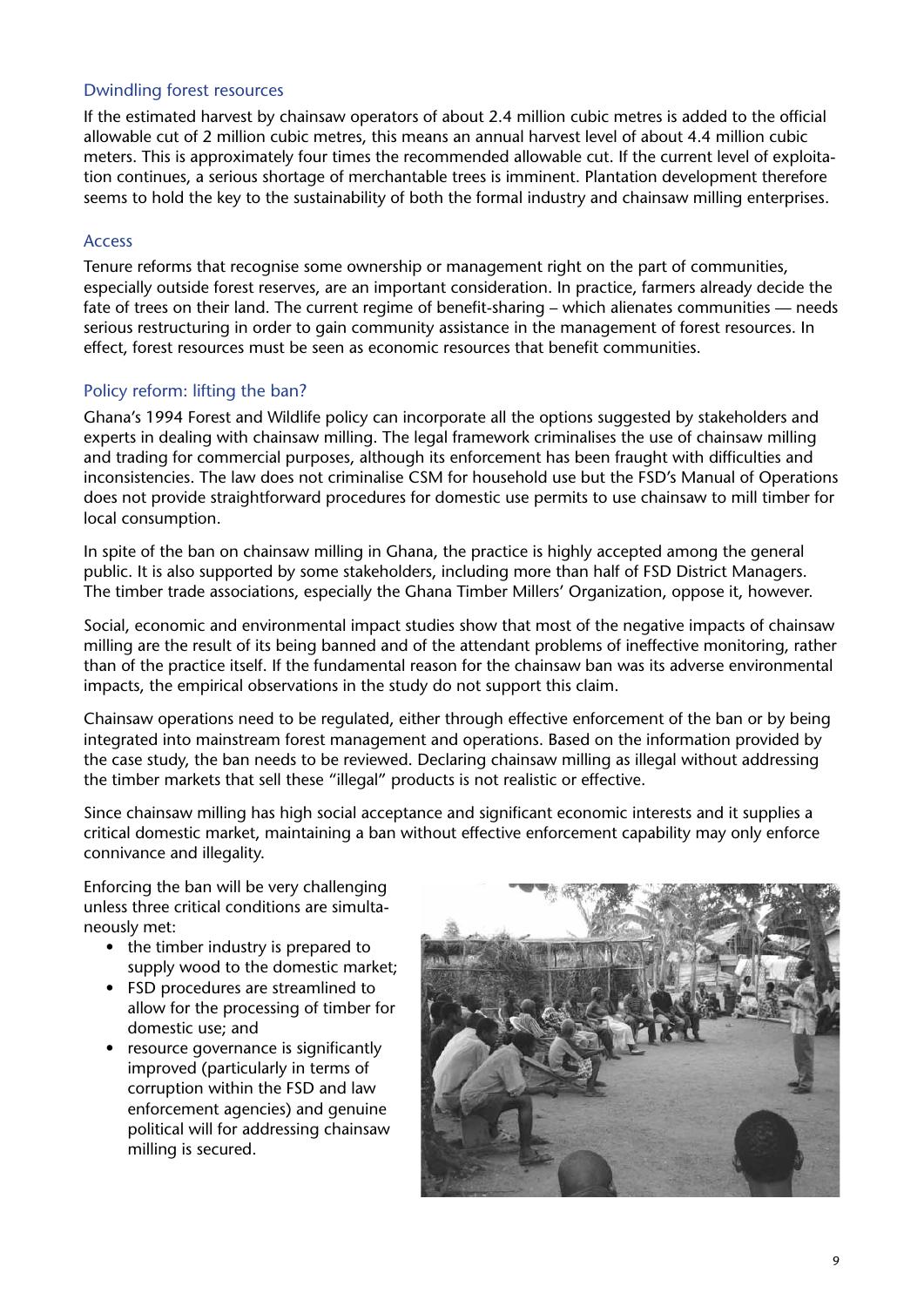Since it is unlikely that these conditions can be met within the near future, and since chainsaw milling is increasing, some immediate interventions should be instituted.

Even though there is increasing pressure to lift the ban, the study suggests that this option should be approached with some caution. Several tenure, procedural and monitoring capacity issues still need to be resolved:

- How should policy initiatives address the issue of request for timber for domestic purposes by individuals?
- What specific provisions are needed in the procedure manual for harvesting timber outside reserves to address the domestic use of timber using registered chainsaws?
- What capacity in terms of personnel and logistics of the FSD is needed under a regularised chainsaw milling regime?
- What licensing mechanism is needed to integrate chainsaw operations?
- How does the government ensure equity in the payment of economic rent (or stumpage) for trees?
- What are the impacts, especially on the resource base and the domestic market, of an arrangement that regularizes chainsaw milling?
- How will the government pursue the legality assurance condition under the Voluntary Partnership Agreement with its EU trade partners without addressing legality of domestic timber supplies?

#### Domestic timber supply

Approaching the problem from the demand side is a more practical option. Without addressing the issue of domestic timber supply within the context of the production and supply of legal timber, it may almost be impossible to develop and enforce an adequate chainsaw milling policy. Chainsaw milling is increasing because the high local demand for lumber is not being met from sawmills and because it provides a wider range of species and dimensions. Supplying this demand with legal timber must be the basis of any policy option. This requires obtaining information on the exact size of the demand in the domestic market and assessing whether legal sawmills can meet this demand.

#### Distribution of benefits

Many people support the idea of paying financial benefits directly to farmers as a way to build a statecommunity partnership that can address illegal logging (Marfo 2004; Adam et al. 2007). It has been proposed that 40 percent of timber revenue collected by the FC from off-reserve areas be distributed to communities or farmers as a way to compensate them for tending and managing the trees on their lands and farms. This seems to be supported by economic analysis. Farmers already gain almost this much through direct payments from chainsaw operators. Chainsaw lumber production has become a key contributor to rural livelihoods. This fact — coupled with the apparent connivance of operators with FSD staff and traditional resource owners — suggests the difficulty that the country will face in enforcing regulations. The government may need to consider incentives to ensure that adequate benefits from tree resources are paid, especially to farmers and land-owners.



#### Multi-stakeholder dialogue

A process is needed to review the ban of CSM and design innovative policy options to address the issue of supplying the domestic timber market with legal timber. Stakeholders need to be engaged in this process as soon as possible. The multistakeholder dialogue approach is crucial; the drivers for CSM cut across social, political, environmental and economic realms and involve a range of stakeholders.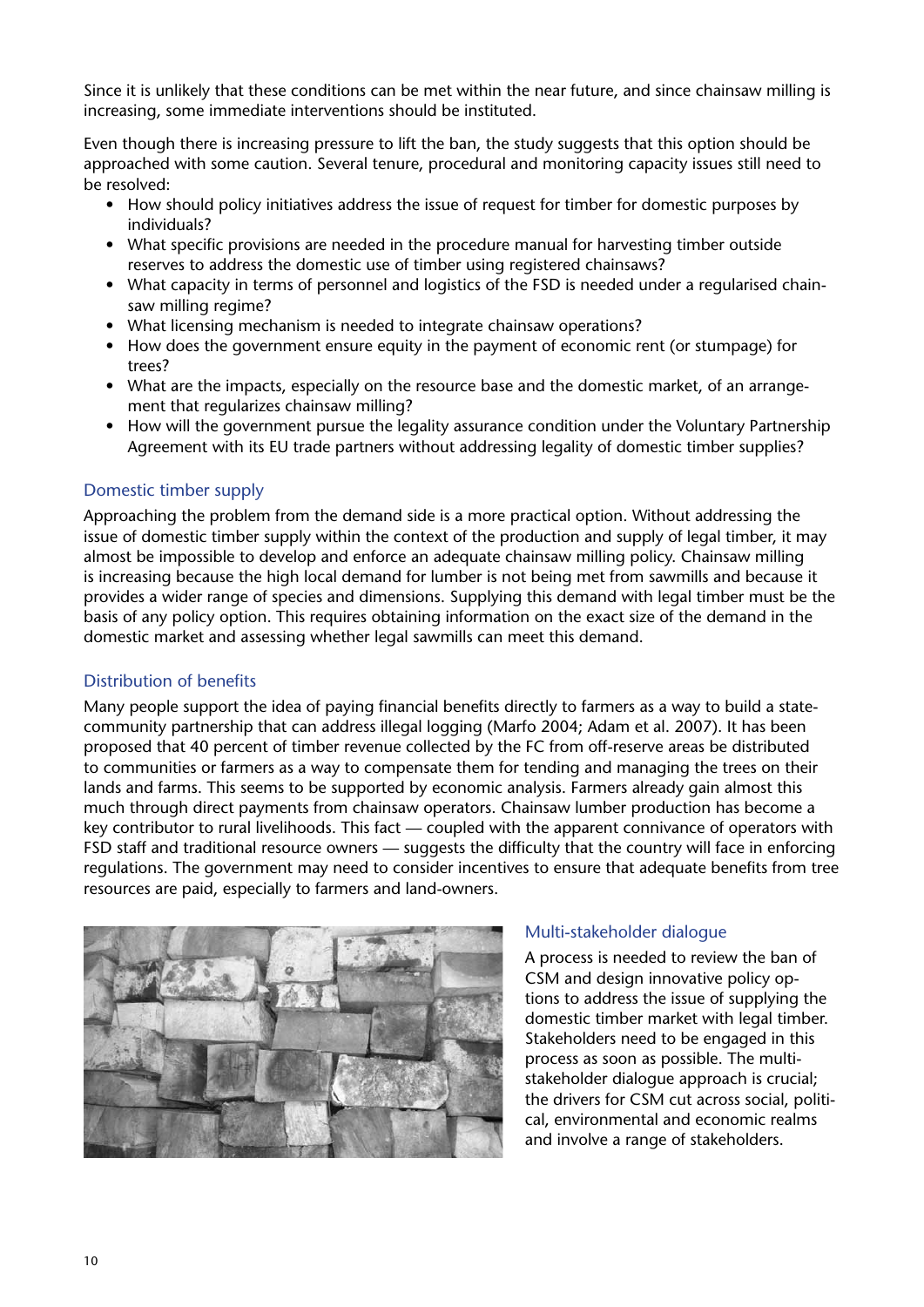Several factors must be considered when beginning discussions to design innovative policy options:

- Policy discussions need to be approached with an open mind, because there is general social acceptance of CSM, and because most stakeholders are in favour of regulating the activity rather than maintaining a ban that cannot be enforced.
- In order to be effective, policies must have the participation of key stakeholders, including legal and illegal loggers.
- It is vitally important to deal with local elite interests.
- Dealing with sector corruption, particularly within the FSD district-level staff and the police, is a fundamental requirement.
- The applicable laws on CSM must remove the ambiguities often encountered by practitioners. It may be useful to subject this interpretation to further public and stakeholder discussion.
- The procedure manuals for harvesting timber need to be revised to accommodate a range of methods for accessing and processing timber for domestic use.



Research should continue to be an important part of policy discussions. Stakeholders need relevant information when considering options and impacts.

#### Capacity building for stakeholders

Any effort to integrate chainsaw operators in mainstream forest operations should consider improved technology for and organization of operators; otherwise, monitoring will be difficult. In addition, the capacity of the FC and civil society groups needs to be increased to ensure that they can facilitate effective monitoring and ensure compliance.

#### References

Adam, K. A, M.A. Pinard, J.R. Cobbinah, L. Damnyag, E. Nutakor, K.S. Nketiah, B. Kyere and C. Nyarko. 2007. *Socio-economic impact of chainsaw milling and lumber trade in Ghana. Chainsaw milling and lumber trade in West Africa* Report No.1. Forest Research institute of Ghana/Tropenbos International Ghana/ University of Aberdeen.

Birikorang, G. and M. Rhein. 2005. *Reforming Ghana's Forest Fiscal Regime: Phase 1 Report.* Accra, Ghana: Forest Sector Development Project 2.

Marfo, Emmanuel. 2004. Coping with illegality: Conflicts over chainsaw lumbering and coping strategies. In: K.S Nketiah, K.S., A. Wieman and K. O Asubonteng (eds). *Chainsaw lumber production: a necessary evil?*  Tropenbos International, Workshop Proceedings 2, pp. 22–30.

Parren, M.P.E., R.D. Cardoso, E.N.A. Okai, A.A. Eshun and K.E. Haizel. 2007. Review of the domestic timber market with an emphasis on off-Forest Reserve timber production and management in Ghana. VLTP Background Paper No. 2. Forestry Commission, Accra, Ghana.

#### Endnotes

- 1. The author is a research scientist at the Forestry Research Institute of Ghana.
- 2. See Marfo, E., K. A. Adam and B. Darko-Obiri (eds.). 2009. *Ghana country case study report on chainsaw milling: Developing alternative to illegal chainsaw milling through multi-stakeholder dialogue in Ghana and Guyana.* Final Report. CSIR-Forestry Research Institute of Ghana/Tropenbos International, The Netherlands.
- 3. Adam and Gyamfi 2009.
- 4. Birikorang and Rhein, 2005.
- 5. The Forestry Commission's share of legal stumpage fees is 40%.
- 6. The comparison was based on data from a recent sawmill efficiency study commissioned by the Forestry Commission (Gyimah and Adu-Gyamfi 2009), a FORIG/ITTO project on processing of log residues using a Logosol portable sawmill, and field experiments carried out as part of the Ghana case study involving four species of trees and Stihl and Husqvarna chainsaws.